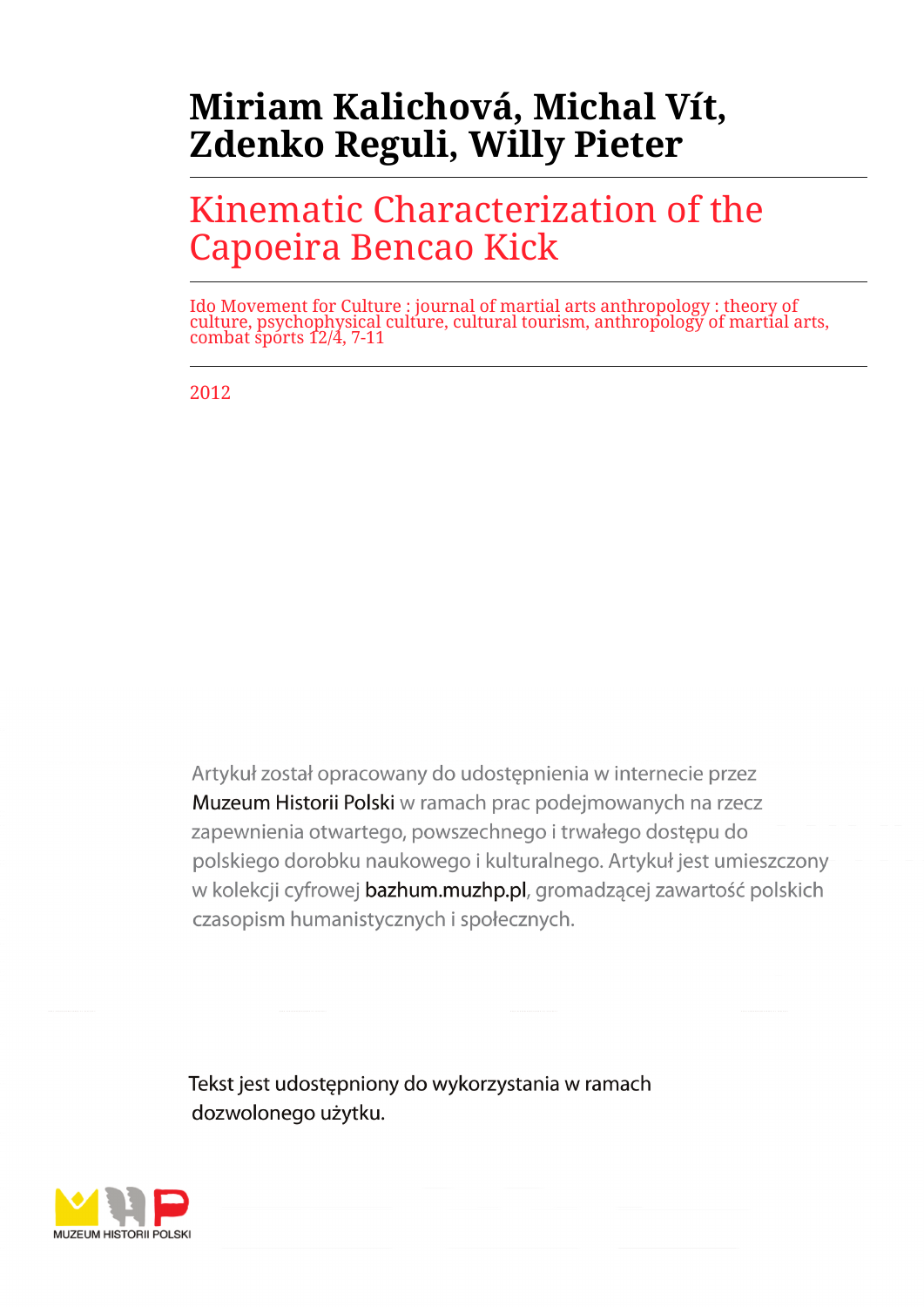### **kinesiology**

### MIRIAM KALICHOVÁ<sup>1,ABCDEG</sup>, MICHAL VÍT<sup>2,BED</sup>, ZDENKO REGULI<sup>2,BEFD</sup>, WILLY PIETER<sup>3,ACD</sup>

<sup>1</sup> Division of Sport Motorics and Methodology in Kinanthropology, Masaryk University, Brno (Czech Republic)

2 Department of Gymnastics and Combatives, Masaryk University, Brno (Czech Republic)

3 Department of Taekwondo, Keimyung University, Daegu (Korea)

Address for correspondence: Zdenko Reguli Ph.D., Department of Gymnastics and Combatives, Faculty of Sports Studies, Masaryk University Sladkého 13, Brno 61700, Czech Republic; e-mail: reguli@fsps.muni.cz

## **Kinematic characterization of the Capoeira Bencao Kick**

Submission: 11.10.2011, acceptance: 24.08.2012

**Key words**: combatives, martial arts, capoeira, kinematical analysis, front kick, bencao

#### **Abstract**

**THE INSTERNATION CONTROLL AND CONTROLL AND CONTROLL AND CONTROLL AND THE SCONE (SURFACE AND AND CAN ACTED AND CAN ACTED AND CAN ACTED AND CAN ACTED AND CONTROLL AND CAN ACTED AND CAN ACTED AND CAN ACTED AND CAN ACTED AND** The martial art capoeira is gaining popularity in the Czech Republic; still we lack some professional information base about it. We did a 3D kinematical analysis of the basic capoeira kick - bencao. The subject was an advanced capoeira instructor who performed the kick three times with the right and three times with the left leg. For scanning the picture we used two high-frequency synchronized digital cameras SIMI MOTION Version 7. We evaluated kinematical characteristics of 13 body points. The kick was done from the basic capoeira movement - ginga. In the preparation phase the centre of gravity in the body was in the lower position – 0.74±0.03 m above the mat. From this point the position of the centre of the gravity was elevating and in the moment of hitting the target it reached the position 0.98±0.02 m. The total time period of kick doing, including the preparatory and main phase, was 0.62±0.03 s. Maximal speed reached by the ankle of the kicking leg was 7.96±0.5 m.s<sup>-1</sup>. This speed was recorded at the moment of initiating the main phase, when the knee of the kicking leg formed an angle of 97.92±6.1° and started tightening actively. With the use of 3D kinematical analysis we managed to concretize the most important spatio-temporal characteristics of the bencao kick performed with a high quality.

#### **Introduction**

Capoeira is a Brazilian martial art that has been developing on the American continent since the 16<sup>th</sup> century. The origins of capoeira can be traced back to the culture of slaves transported to Brasilia in the context of colonization of the newly discovered American continent at the end of the 15<sup>th</sup> century.

Considerable debate exists among practitioners and historians as to whether capoeira is the New World development of an African martial art or a system originating in the New World with African influences. There are even suggestions that some of the kicking techniques are derived from French savate via European seamen who manned the cargo vessels that docked in Brazilian ports [Green 2001].

The interpretation of the name of the martial art of capoeira is not uniform as well. Various etymologies of the name capoeira are offered in the scholarly literature. Green [2001] states that the root "ca" or "caá" from Native Brazilian languages refers

to forests or woods. This linguistic stem is often used to connect the origins of the term and the art to which it refers to African slave originators who, the oral traditions of the art maintain, escaped to or practiced in the bush from the sixteenth through the nineteenth centuries. The etymology of the name and the origin of capoeira was deeply studied by Araújo [2004a, 2004b] and Jaqueira [2008]. Beyond any shadow of a doubt, if we take a look at all the considerations put forward by the authors that tried to explain it through the Tupi-Guarani language, where the term capoeira means thicket [Araújo 2004a].

Primarily capoeira relies on striking techniques, although some grappling maneuvers, especially takedowns utilizing the legs in either tripping or scissoring motions, and weapon techniques complete the repertoire of the capoeirista (practitioner or "player" of capoeira) [Green 2001]. There are many styles and clubs (grupo) of capoeira nowadays (Capoeira Regional, Capoeira Angola etc.).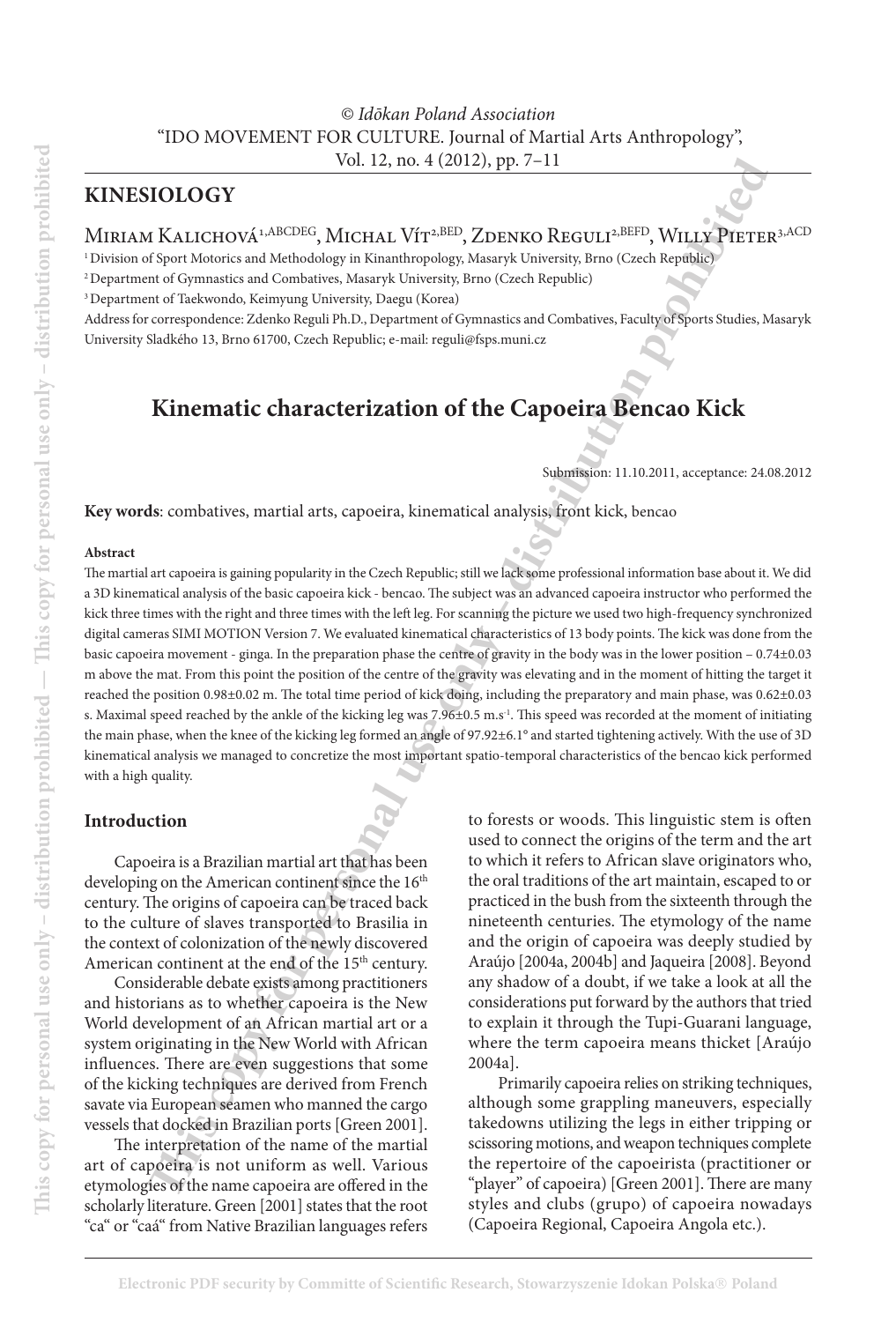Biomechanical analyses of combat sport kicking techniques have been reported before. For instance, Robertson *et al.* [2002] compared the front kick (Japanese: *mae geri*, Korean: *ap ch'agi*) performed from a so-called open (kicking leg in the back) and a closed stance (both legs next to each other in parallel about shoulder width apart) in one karate (*karateka*) and one taekwondo participant (*t'aekwŏndo-in*). The authors revealed that due to the larger range of motion, the kick from the open stance produced larger foot velocities.

Andrzejewski and Elbaum [2005] investigated the front kick in karate as well and compared kicking with the dominant and non-dominant limbs in an experienced karateka. The authors reported that the kinematics of the non-dominant leg was similar to those of the dominant limb, but the timing of each joint segment was different, while the linear and angular velocities were slower. Due to the speed with which techniques are performed, it was suggested that traditional views of how optimal techniques should be executed may be flawed, necessitating the use of biomechanical equipment to assist in improving performance.

As far as is known, no scientific information about capoeira kicks is currently available. For the purposes of this study, then, it was decided to analyze a technique that was basic, typical to the sport as well as relatively easy to execute. The bencao kick met these criteria. The current investigation is part of a wider research effort at Masaryk University aimed at biomechanical analysis of various sports, including martial arts and combat sports [e.g. Kalichova 2011; Reguli 2009, 2008, 2007; Sebera *et al.* 2008; Zvonar, Psalman 2008].

#### **Description of the bencao kick**

Starting position: the kick starts from the basic stance ginga. Active phase: The kick starts with the hind leg going forward with the knee up; as the knee goes up, the shoulders and back are pushed backwards with the stretched leg and the torso forming an obtuse angle. With the kick, a dynamic take-off from the standing leg as well as a skip forwards are performed. While finishing the kick, the stretched leg is forced into the target.

The result phase: the standing and stretched leg form a right angle, the stretched leg and the torso an obtuse angle, the shoulders and back are pushed backwards, the stretched leg is forced into the target and the standing foot is slightly bent down for higher stability (Vanilson Alessandro De Abreu, personal communication, May 5, 2010). The kinogram of the bencao kick is shown in Figure 1.



**Figure 1.** Kinogram of the bencao kick – microphases 1-12

From a biomechanical point of view, the velocity of the ankle when hitting the target is one of the essential factors that determines the efficacy of the kick [e.g. Sprague 2002; Kim *et al.* 2006]. With this parameter, the length of the path the ankle moves and accelerates are very closely related. After hitting the target, the velocity of the ankle decreases sharply because together with the collision with the target, the kinetic energy is transformed into internal energy of the striker and the opponent as a consequence of tissue deformation.

#### **Methods**

A 3D kinematical analysis of the capoeira bencao kick was done. Institutional ethical approval was obtained before testing started. The subject was an advanced capoeira instructor from "Grupo Candeiras", who teaches the sport in the Czech Republic. He performed the bencao kick three times with the right and left leg each. To preserve the unique movement typical of the sport, the kick was performed with the subject interspersing each attempt with the basic capoeira movement – ginga. We analyzed the motion (kick) from the initial position, which was determined by the moment, when the hind leg heel started rise from the ground (Fig. 1, microphase 1).

Two high-frequency (200 Hz) synchronized digital cameras SIMI MOTION Version 7 (SIMI Reality Motion Systems GmbH, Unterschleissheim, Germany) were used to record the kick. The data were sent directly to the software of the same brand,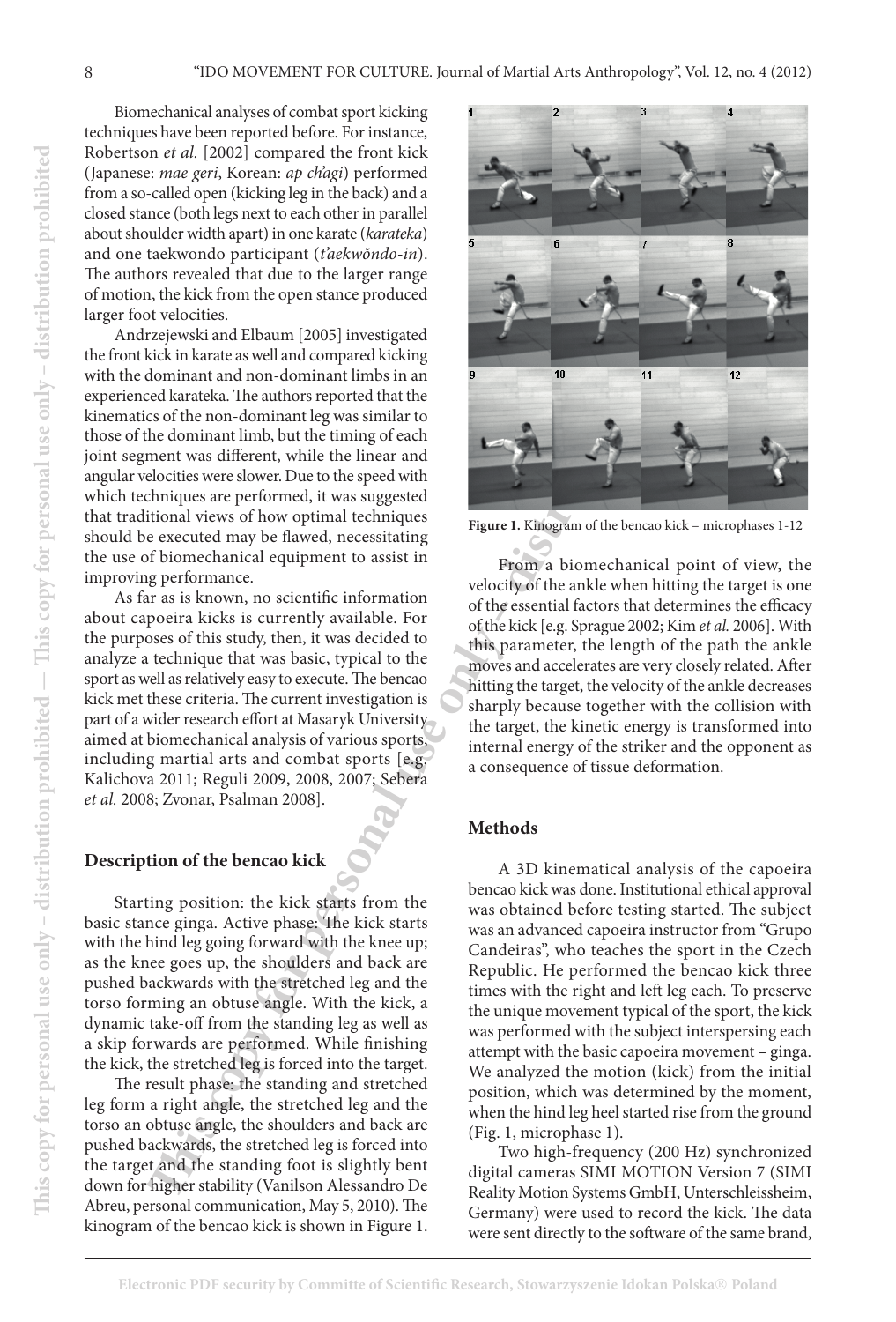where they were processed. Characteristics of 13 body points were assessed that were marked with retro reflexive balls: right and left ankle, right and left knee, right and left hip, right and left shoulder, right and left elbow, right and left wrist, and forehead. From the recorded data, angles, trajectories, paths and velocity parameters of individual segments were evaluated as well as the overall centre of gravity of the body.

#### **Results**

| etro renexíve bans. I igin anu ien anue, i igin anu ien<br>thee, right and left hip, right and left shoulder, right<br>and left elbow, right and left wrist, and forehead.<br>From the recorded data, angles, trajectories, paths<br>ind velocity parameters of individual segments were<br>valuated as well as the overall centre of gravity of<br>he body.               |                  | now, authig the course of Kieking at the secon<br>attempt of kicking with the right leg, the position<br>of the centre of gravity in the vertical axis w<br>changing. The vertical line represents the mome<br>when the capoeristas finished the kick, thus hittin<br>the imaginary target. |                  |                                                                                                      |                                                                                                                                                                                                                                                                                                                                    |                  |       |           |  |
|----------------------------------------------------------------------------------------------------------------------------------------------------------------------------------------------------------------------------------------------------------------------------------------------------------------------------------------------------------------------------|------------------|---------------------------------------------------------------------------------------------------------------------------------------------------------------------------------------------------------------------------------------------------------------------------------------------|------------------|------------------------------------------------------------------------------------------------------|------------------------------------------------------------------------------------------------------------------------------------------------------------------------------------------------------------------------------------------------------------------------------------------------------------------------------------|------------------|-------|-----------|--|
| <b>Results</b>                                                                                                                                                                                                                                                                                                                                                             | 1,050<br>1,000   | m,                                                                                                                                                                                                                                                                                          |                  |                                                                                                      |                                                                                                                                                                                                                                                                                                                                    | 0,574            |       |           |  |
| On the basis of 3D kinematic analysis the<br>haracteristics of key phases of the bencao kick were<br>valuated. We present data which was calculated<br>is the average of all six monitored trials (Table 1).<br>In the preparation phase (Fig 1, microphase<br>), the knee joints of both lower limbs formed an<br>ingle of 140±8.1°, the angle of the elbow raised        |                  |                                                                                                                                                                                                                                                                                             |                  | 0,950<br>0,900<br>0,850<br>0,800<br>0,750                                                            |                                                                                                                                                                                                                                                                                                                                    |                  |       |           |  |
| orward formed an angle of 70.4±6.2° and the limb                                                                                                                                                                                                                                                                                                                           |                  |                                                                                                                                                                                                                                                                                             |                  | ---4 0,700<br>---0,000<br>0,200<br>0,400<br>0,600<br>0,800<br>1,000<br>1,200<br>1,013 Gubitz Model Z |                                                                                                                                                                                                                                                                                                                                    |                  |       |           |  |
| winging backward, 152±7.7°. The centre of gravity<br>of the body in the lowest position was 0.74±0.03 m<br>bove the mat. From this point, the position of the                                                                                                                                                                                                              |                  |                                                                                                                                                                                                                                                                                             |                  |                                                                                                      | Fig. 2. Movement of the centre of gravity in a vertical axis<br>the second attempt of kicking with the right leg                                                                                                                                                                                                                   |                  |       |           |  |
| entre of gravity was elevated during the forward<br>kip. After landing, the centre of gravity decreased<br>and the capoeristas finished his kick. At the moment<br>of hitting the target, the centre of gravity reached<br>$0.98 \pm 0.02$ m.<br>The total time of kicking, including the<br>preparatory and main phases, was $0.62\pm0.03$ s.<br>Tab. 1. Table of results |                  |                                                                                                                                                                                                                                                                                             |                  |                                                                                                      | For the quality of performance of this skill the<br>kicking limb seems to be essential. The intere<br>was mainly in the characteristics of the ankle. The<br>maximal speed reached by this anatomical point w<br>7.96±0.5 m.s <sup>-1</sup> , which was recorded at the mome<br>of initiating the main phase (Fig. 1, microphase 4 |                  |       |           |  |
|                                                                                                                                                                                                                                                                                                                                                                            | kick - left<br>1 | kick - left                                                                                                                                                                                                                                                                                 | kick - left<br>3 | kick-<br>right 1                                                                                     | kick-<br>right 2                                                                                                                                                                                                                                                                                                                   | kick-<br>right 3 | mean  | <b>SD</b> |  |
| preparation: knee forw. - angle<br>(°)                                                                                                                                                                                                                                                                                                                                     | 149.1            | 138.7                                                                                                                                                                                                                                                                                       | 141              | 156.3                                                                                                | 132.3                                                                                                                                                                                                                                                                                                                              | 122.5            | 140   | 11.0      |  |
| preparation: knee back. - angle<br>(°)                                                                                                                                                                                                                                                                                                                                     | 134.4            | 143.3                                                                                                                                                                                                                                                                                       | $140\,$          | 136.9                                                                                                | 141.1                                                                                                                                                                                                                                                                                                                              | 143.6            | 140   | 3.3       |  |
| preparation: elbow forw. -<br>angle (°)                                                                                                                                                                                                                                                                                                                                    | 62 <sup>°</sup>  | 68.1                                                                                                                                                                                                                                                                                        | 68.8             | 72.6                                                                                                 | 82.4                                                                                                                                                                                                                                                                                                                               | 68.2             | 70.4  | 6.2       |  |
| preparation: elbow back. -<br>angle (°)                                                                                                                                                                                                                                                                                                                                    | 155.7            | 141                                                                                                                                                                                                                                                                                         | 152.6            | 151.9                                                                                                | 165.3                                                                                                                                                                                                                                                                                                                              | 145.6            | 152   | 7.7       |  |
| preparation: COG - height (m)                                                                                                                                                                                                                                                                                                                                              | 0.742            | 0.74                                                                                                                                                                                                                                                                                        | 0.81             | 0.739                                                                                                | 0.726                                                                                                                                                                                                                                                                                                                              | 0.7              | 0.74  | 0.03      |  |
| $\rm COG$ -<br>distance (m)                                                                                                                                                                                                                                                                                                                                                | 0.864            | 0.82                                                                                                                                                                                                                                                                                        | 0.81             | 0.884                                                                                                | 0.88                                                                                                                                                                                                                                                                                                                               | 0.858            | 0.85  | 0.03      |  |
| kicking ankle - distance (m)                                                                                                                                                                                                                                                                                                                                               | 2.578            | 2.575                                                                                                                                                                                                                                                                                       | 2.541            | 2.646                                                                                                | 2.533                                                                                                                                                                                                                                                                                                                              | 2.499            | 2.562 | 0.05      |  |
| kicking ankle - max. velocity<br>(m/s)                                                                                                                                                                                                                                                                                                                                     | 8.651            | 7.629                                                                                                                                                                                                                                                                                       | 7.642            | 8.638                                                                                                | 7.377                                                                                                                                                                                                                                                                                                                              | 7.778            | 7.956 | 0.5       |  |
| kicking knee (v ankle = max.) $\prime$ -<br>angle (°)                                                                                                                                                                                                                                                                                                                      | 90.6             | 88.6                                                                                                                                                                                                                                                                                        | 102.8            | 103.1                                                                                                | 99.3                                                                                                                                                                                                                                                                                                                               | 103.1            | 97.9  | 6.1       |  |
| kicking hip - distance (m)                                                                                                                                                                                                                                                                                                                                                 |                  |                                                                                                                                                                                                                                                                                             | 0.078            |                                                                                                      | 0.064                                                                                                                                                                                                                                                                                                                              | 0.085            |       |           |  |
| hit: COG -<br>height (m)                                                                                                                                                                                                                                                                                                                                                   | 0.079            | 0.088                                                                                                                                                                                                                                                                                       |                  | 0.065                                                                                                |                                                                                                                                                                                                                                                                                                                                    |                  | 0.077 | 0.01      |  |
|                                                                                                                                                                                                                                                                                                                                                                            | 0.97             | 0.942                                                                                                                                                                                                                                                                                       | 0.963            | 0.989                                                                                                | 1                                                                                                                                                                                                                                                                                                                                  | 0.99             | 0.976 | 0.02      |  |
| hit: standing knee - angle (°)                                                                                                                                                                                                                                                                                                                                             | 138.4            | 124.5                                                                                                                                                                                                                                                                                       | 138.5            | 127.9                                                                                                | 134.9                                                                                                                                                                                                                                                                                                                              | 137              | 133.5 | 5.4       |  |
| preparatory phase: time (s)                                                                                                                                                                                                                                                                                                                                                | 0.32             | 0.3                                                                                                                                                                                                                                                                                         | 0.41             | 0.3                                                                                                  | 0.29                                                                                                                                                                                                                                                                                                                               | 0.3              | 0.32  | 0.04      |  |
| flight phase:<br>time $(s)$                                                                                                                                                                                                                                                                                                                                                | 0.15             | 0.14                                                                                                                                                                                                                                                                                        | 0.12             | 0.14                                                                                                 | 0.18                                                                                                                                                                                                                                                                                                                               | 0.16             | 0.15  | 0.02      |  |

**Tab. 1.** Table of results

During this time period the centre of gravity covered a distance of 0.85±0.03 m. Figure 2 shows how, during the course of kicking at the second attempt of kicking with the right leg, the position of the centre of gravity in the vertical axis was changing. The vertical line represents the moment when the capoeristas finished the kick, thus hitting the imaginary target.



**Fig. 2.** Movement of the centre of gravity in a vertical axis at the second attempt of kicking with the right leg

**flight phase: time (s)** 0.15 0.14 0.12 0.14 0.18 0.16 **0.15 0.02 finish phase: time (s)** 0.14 0.2 0.12 0.17 0.12 0.12 **0.15 0.03 total kick: time (s)** 0.61 0.64 0.66 0.61 0.59 0.58 **0.62 0.03**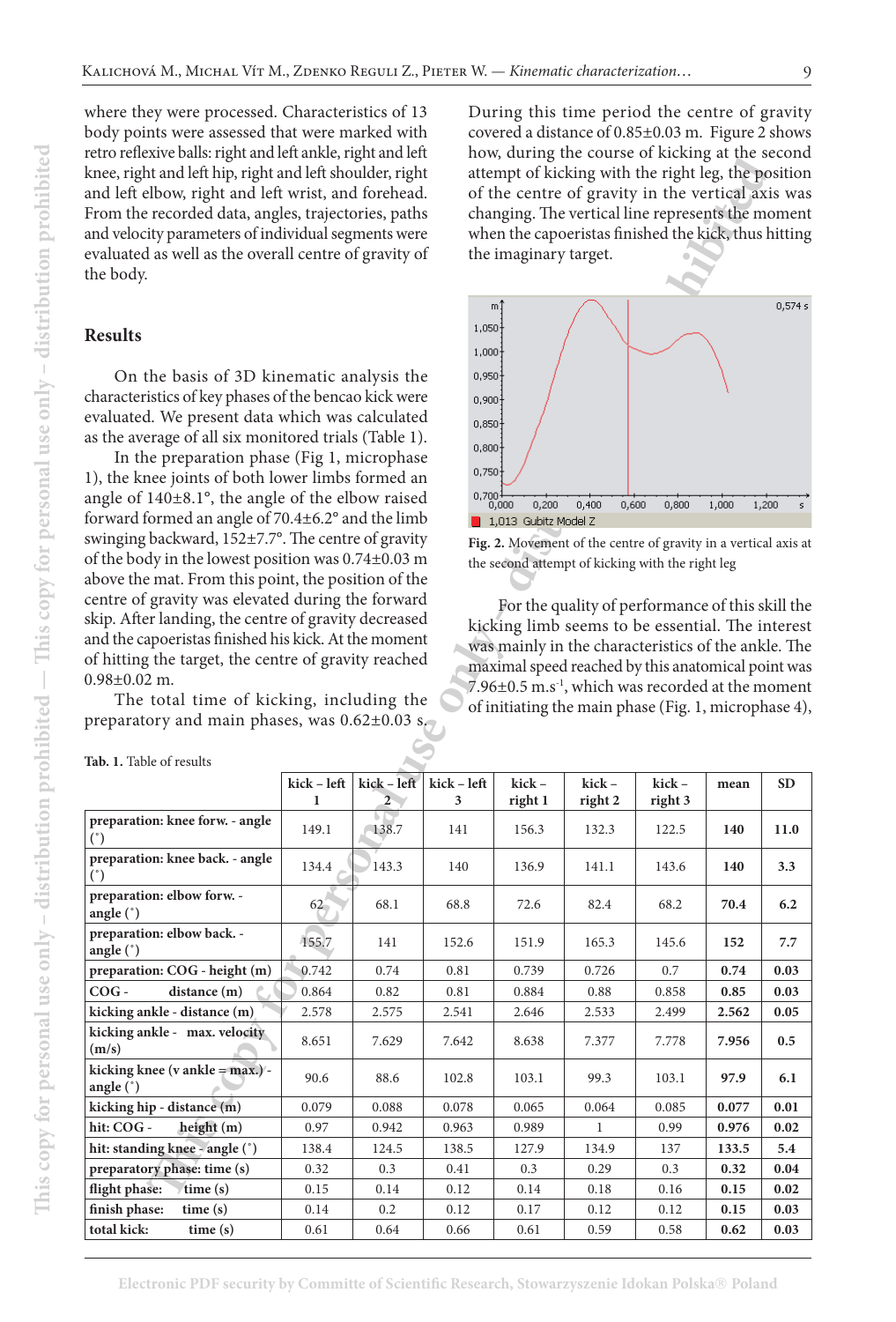when the knee of the kicking leg formed an angle of 97.9±6.1°. From this moment on, extensores started straightening the knee actively. Figure 3 illustrates the course of ankle velocity of the kicking foot at the second attempt of kicking with the right leg, whereas the vertical line signifies the moment at which the ankle reached its maximum speed. So the results show that the maximum speed was reached before the kick was finished.



**Figure 3.** Course of velocity of the ankle of the left kicking leg at the second attempt of kicking

The trajectory by which the ankle approaches the target was also analyzed. The main interest was in the position changes in the vertical axis. Figure 4 shows the ankle of the kicking foot increasing steeply but fluently (red curve). The vertical (red) line in the graph illustrates the moment of finishing the kick. Thus, the vertical position of the ankle rises during the entire kick and reaches its highest point when hitting the imaginary target (Fig. 4). The second (green) curve presents the vertical movement of the centre of gravity. The total distance the ankle covered from the preparatory position to the moment of impact was 2.56±0.05 m.



**Fig. 4.** Movement of the ankle of the kicking leg (red) and the centre of gravity (green) in the vertical axis

After there is maximum extension in the knee joint of the kicking leg, the ankle continues ahead towards the target, thanks to the movement of the

hip, which the capoeiristas actively pushed forward for 0.077±0.01 m. In finishing the kick the standing lower limb is slightly flexed and the knee joint forms an angle of 133.5±5.4° (Fig. 1, microphase 8).

In conclusion, the timing of the kick was as follows: the preparatory phase until the moment of taking off from the standing leg lasted 0.32±0.04 s, the flight phase was 0.15±0.02 s and the phase from landing on the opposite lower limb to maximal flexion of the kicking leg, i.e., after finishing the kick, lasted 0.15±0.03 s. The total duration of the kick from the preparatory phase to finish was  $0.62 \pm 0.03$  s.

#### **Discussion**

Although a similar kick as the one described here exists in other combat sports, such as taekwondo (mirŏ ch'agi, pushing kick), scant scientific information is available on it. Hong *et al.* [2000] reported a performance time of 0.84±0.10 s for the standing pushing kick. Therefore, comparisons are limited to other forward kicks, such as the front and the roundhouse kicks in karate and taekwondo. Of necessity, the comparisons will have to be limited to common phases in the respective kicks.

The combat sport-specific characteristics of the kicks are evident when comparing the bencao kick to the standing front kick in taekwondo, for instance. Ankle speeds in experienced (not specified in terms of years of training) and beginning (years of training not indicated) *taekwondo-in* were 10.39±1.95 m.s<sup>-1</sup> and 8.18±1.76 m.s<sup>-1</sup>, respectively [Landeo, McIntosh 2007].

Hip extension as well as knee extension just before (imaginary) target contact was also observed in the karate front kick and was suggested to be related to optimally contracting the muscles of the leg [Andrzejewski, Elbaum 2005].

In our study we found, that the ankle maximal velocity of kicking leg was reached significantly before hitting the imaginary target. This result is unsatisfactory, because the ankle velocity at the moment of impact is critical for kicks power. It would be suitable to provide measurement with hitting the target and compare results with this study.

#### **Conclusions**

On the basis of a theoretical analysis the key phases of the bencao kick were identified. With the use of 3D kinematical analysis we determined actual data of the most important spatio-temporal